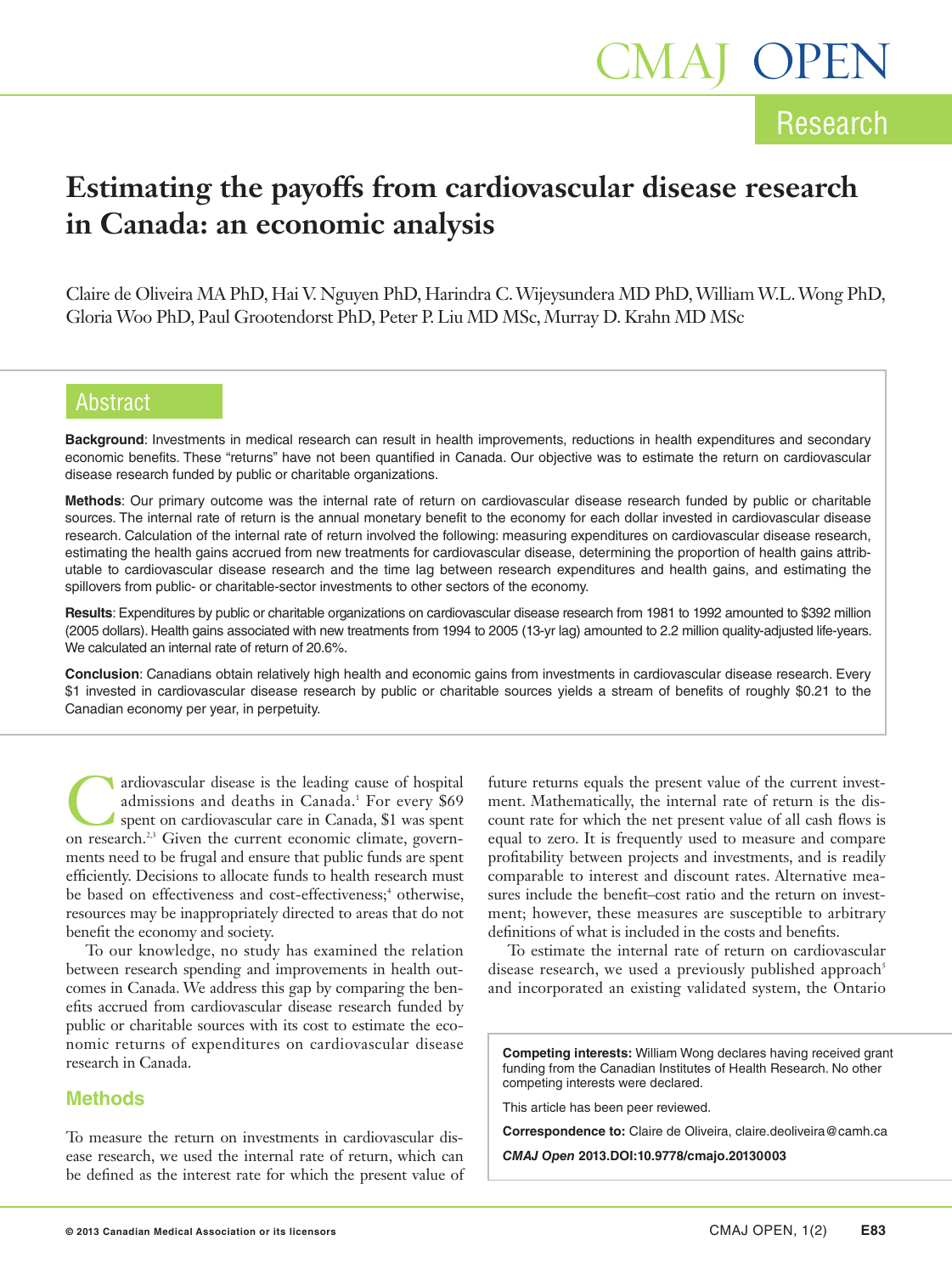# CMAJ OPEN

## Research

IMPACT model, <sup>6</sup> which characterizes changes in the burden of cardiovascular disease between 1994 and 2005 in Ontario. We used a bottom–up payback approach, which involves estimating research costs and health gains over a given time interval. <sup>7</sup> In contrast to econometric top–down methods, our approach examines economic and research-related health gains in greater detail, with a closer linking of health research outputs to specific research projects.

We estimated several parameters to calculate the internal rate of return: research expenditures on cardiovascular disease from the public and charitable sectors from 1975 to 2005, health gains and costs associated with new cardiovascular disease treatments and procedures between 1994 and 2005, the link between cardiovascular disease research and health gains, and spillovers from investments from the public and charitable sectors.

### **Research expenditures on cardiovascular disease**

We have previously published on public and charitable research expenditures in Canada. <sup>8</sup> Briefly, we compiled a list of all major public- and charitable-sector granting agencies and organizations in Canada that fund cardiovascular

#### **Box 1: Public- and charitable-sector organizations that fund cardiovascular research**

#### **National**

- Canadian Institutes of Health Research (formerly Medical Research Council of Canada)
- Social Sciences and Humanities Research Council of Canada
- Natural Sciences and Engineering Research Council of Canada
- Indirect Costs Program, Government of Canada
- Heart and Stroke Foundation of Canada
- Canada Foundation for Innovation
- Canadian Health Services Research Foundation
- Genome Canada

#### **Provincial**

- Michael Smith Foundation for Health Research (formerly British Columbia Health Care Research Foundation)
- Alberta Innovates Health Solutions (formerly Alberta Heritage Foundation for Medical Research)
- Saskatchewan Health Research Foundation (formerly the Saskatchewan Health Research Board and the Health Services Utilization and Research Commission)
- Manitoba Medical Service Foundation
- Manitoba Health Research Council
- Physicians' Services Incorporated Foundation
- **Banting Research Foundation**
- J.P. Bickell Foundation
- Fonds de la recherche en santé du Québec (formerly Conseil de la recherche en santé du Québec)
- Nova Scotia Health Research Foundation
- Dalhousie Medical Research Foundation
- Newfoundland and Labrador Centre for Applied Health Research

research (Box 1); we then contacted each organization to obtain expenditures related to cardiovascular disease research from 1975 to 2005. Information was provided directly by the organization, obtained from its annual reports or the reference lists of health research in Canada (which include data on grants and awards collected by the former Medical Research Council of Canada). <sup>9</sup> Two independent reviewers scanned all grants and titles of fellowships and scholarships (as well as summaries and keywords, when available) to determine their inclusion (i.e., related to heart or peripheral vascular diseases). <sup>6</sup> When inconsistencies arose, the reviewers met to reach a consensus.

## **Health gains and costs associated with new cardiovascular disease treatments**

We estimated the magnitude of health gains and costs associated with new treatments for cardiovascular disease between 1994 and 2005. This required estimating the number of unique users for each cardiovascular treatment; determining the magnitude of health gains for each new treatment, expressed in quality-adjusted life-years (QALYs); and assigning a monetary value to health gains.

We modified the IMPACT model to obtain estimates of the number of unique users for different interventions to treat or prevent cardiovascular disease<sup>6</sup> and scaled these up to the Canadian population using population weights from Statistics Canada. <sup>10</sup> To estimate the number of unique users for each intervention or patient group, we employed 3 methods: 1) for medications used on a long-term basis (e.g., β-blockers), first we estimated the total number of users, then estimated the number of new users and lastly distributed surviving patients on a particular therapy across the different disease states; 2) for acute inhospital therapies (e.g., angioplasty), we assumed the number of total users was equal to the number of unique users; and 3) for hypertension and hyperlipidemia treatments, we subtracted the number of users in each year from the number of users in the previous year, while accounting for the number of deaths. We examined 9 patient groups and interventions, and 47 medical and surgical therapies (for definitions, see Appendix 1, Tables A and B, available at www.cmajopen.ca/content/1/2/E83/suppl /DC1). These interventions were selected according to whether they were likely to have influenced total health gains experienced in Canada over the past decades.

We performed a systematic review of the literature to obtain estimates of QALYs gained for each intervention and corresponding marginal costs. 11–47 The search was conducted on Ovid MEDLINE and Embase from the databases' inception date to May 5, 2010 (searches terms are available on request). Studies that compared the intervention to placebo or existing standard of care and that incorporated a lifetime horizon were preferred (Appendix 2, available at www.cmajopen.ca /content/1/2/E83/suppl/DC1). Whenever possible, we used Canadian studies to obtain QALYs and cost estimates; when these were unavailable, we converted costs to Canadian dollars using the purchasing power parity theory. <sup>48</sup> All costs were inflated to 2005 Canadian dollars (our base year) using the Consumer Price Index. We converted QALY gains into mon-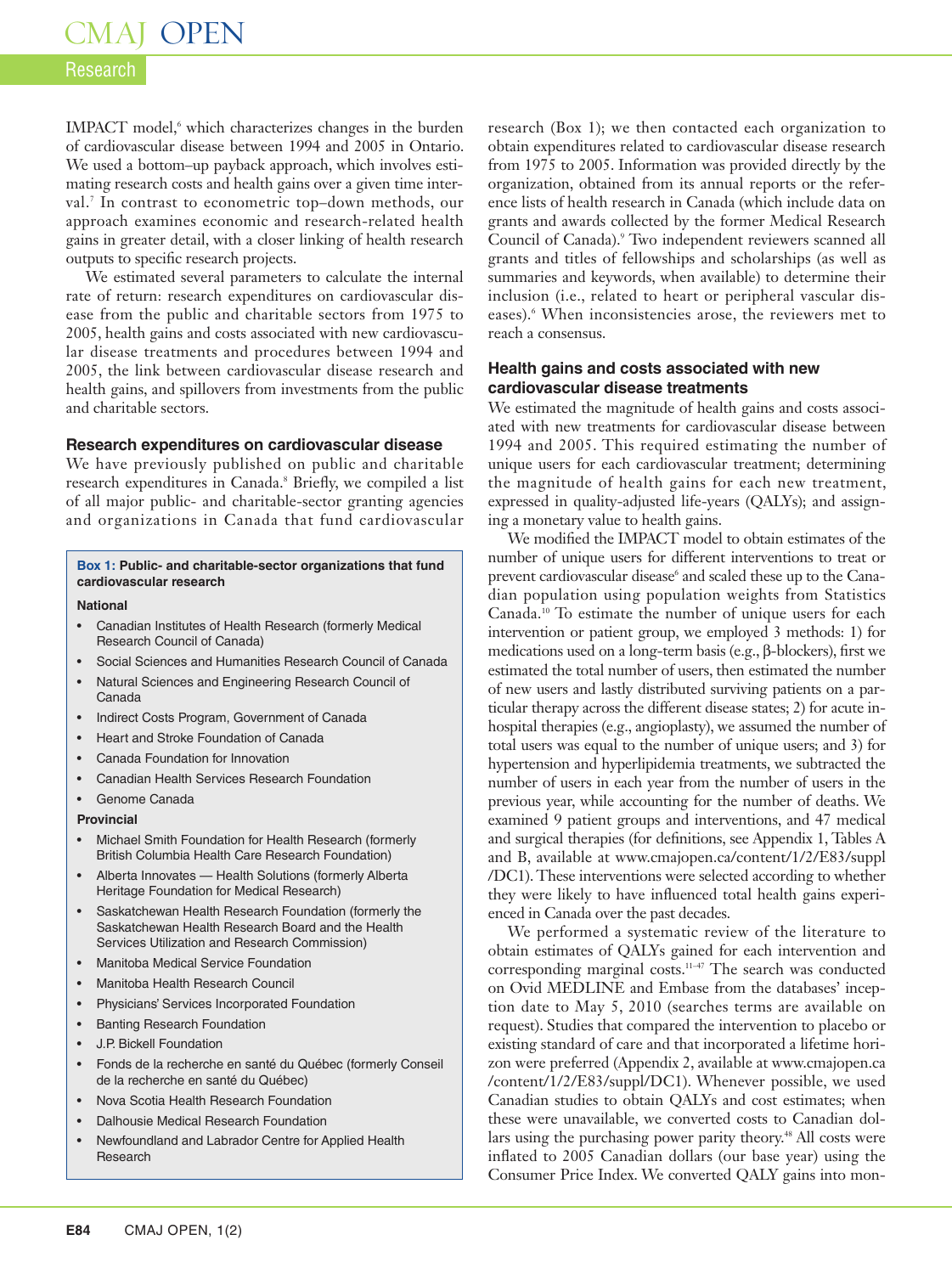etary values by multiplying them by \$50 000, <sup>5</sup> an accepted threshold in health economics. 49,50 Net monetary benefits for each cardiovascular disease intervention were calculated by subtracting net health care costs from monetized QALY gains.

See Appendix 1 for further details on the estimation of unique users, health gains and costs.

## **Link between Canadian cardiovascular disease research and health gains**

Next, we estimated the link between expenditures and health gains. We addressed several unresolved methodological issues when evaluating the internal rate of return in this step:<sup>51</sup> attribution issue (i.e., how much of the health gains observed can be attributed to medical research), Canadian contribution (i.e., the proportion of gains due to Canadian research) and time lag (i.e., the amount of time for research expenditures to translate into health gains).

To determine the attribution factor, we reviewed the social determinants of health literature, which suggested that 32% to 56% of the variation in Canadians' health outcomes is explained by socioeconomic factors <sup>52</sup> (i.e., 44% to 68% is explained by medical research). Another study found that half of the 7.5 years of increased life expectancy since the 1950s can be attributed to medical care. <sup>53</sup> Genetics are also likely to play a role. Unfortunately, the literature on this topic is quite scant. Based on our review, we assumed that roughly 70% of health gains in cardiovascular disease interventions were attributable to medical research, which is substantially different from previous work, which assumed an attribution of 100%. 5

Our group has previously published on the Canadian contribution to global cardiovascular disease research. <sup>53</sup> Briefly, we employed 2 approaches: a bibliometric search and the analysis of patent data. Our bibliometric estimation method indicated that Canada's average contribution to global health gains was roughly 5% (Appendix 3, available at www.cmajopen.ca/content /1/2/E83/suppl/DC1). Canada's highest contribution was in stroke and venous thrombosis followed by angina and myocardial infarction (about 8%); its smallest contribution was in chronic heart failure (< 5%). The patent data method showed that Canada owns close to 7% of total patents in the field (Appendix 4, available at www.cmajopen.ca/content/1/2/E83 /suppl/DC1). In particular, Canada has contributed substantially in the areas of angina and venous thrombosis and accounts for 13%–14% of the total patents issued worldwide. For other cardiovascular disease categories, Canada accounts

for 4%–8% of the total patents issued. Combining both results, we determined the overall Canadian contribution to global cardiovascular disease research to be about 6%, which is consistent with the findings of Buxton and colleagues. 5

To determine an appropriate time lag factor, we reviewed the literature to assess previous approaches. 5,54,55 We drew on 11 papers that were included in a study by Contopoulos-Ioannidis and colleagues<sup>55</sup> and determined a mean time lag of 12.8 (standard deviation 4.0) years. We also considered the case in which time lag followed a normal distribution. Thus, an estimated time lag of 12.8 years implied that for health gains achieved during 1994–2005 (the time horizon of our model), we were interested in research expenditures incurred during 1981–1992.

### **Spillovers**

Beyond health gains, medical research can produce economic gains in the form of additional national income (social return). Based on previous work and the existing literature, <sup>5</sup> we employed 2 different approaches to quantify spillovers obtained from public- and charitable-funded research; combined, these provided a social rate of return of 31% (see Appendix 1 for further details).

### **Internal rate of return**

The internal rate of return can be described as an annualized effective compounded rate of return (see formula, Figure 1). An investment is considered acceptable if its internal rate of return is greater than an established minimum rate of return. Most private-sector firms use a minimum rate of 12%, based on typical returns of the S&P 500, a stock prices index of the 500 largest companies in leading industries of the US economy (www.standardandpoors.com/home/en/us).

#### Sensitivity analyses

The baseline values for our analysis were as follows: time lag of 13 years, QALY value of \$50 000, Canadian contribution factor of 6% and medical research contribution of 70%. We varied these parameters to understand how our internal rate of return estimate varied for the following scenarios: a) optimistic scenario: time lag of 10 years, QALY value of \$60 000, Canadian contribution factor of 8% and medical research contribution of 100%; b) pessimistic scenario: time lag of 17 years, QALY value of \$40 000, Canadian contribution factor of 4%, medical research contribution of 50% and higher value of public and charitable research expenditure (25% higher).

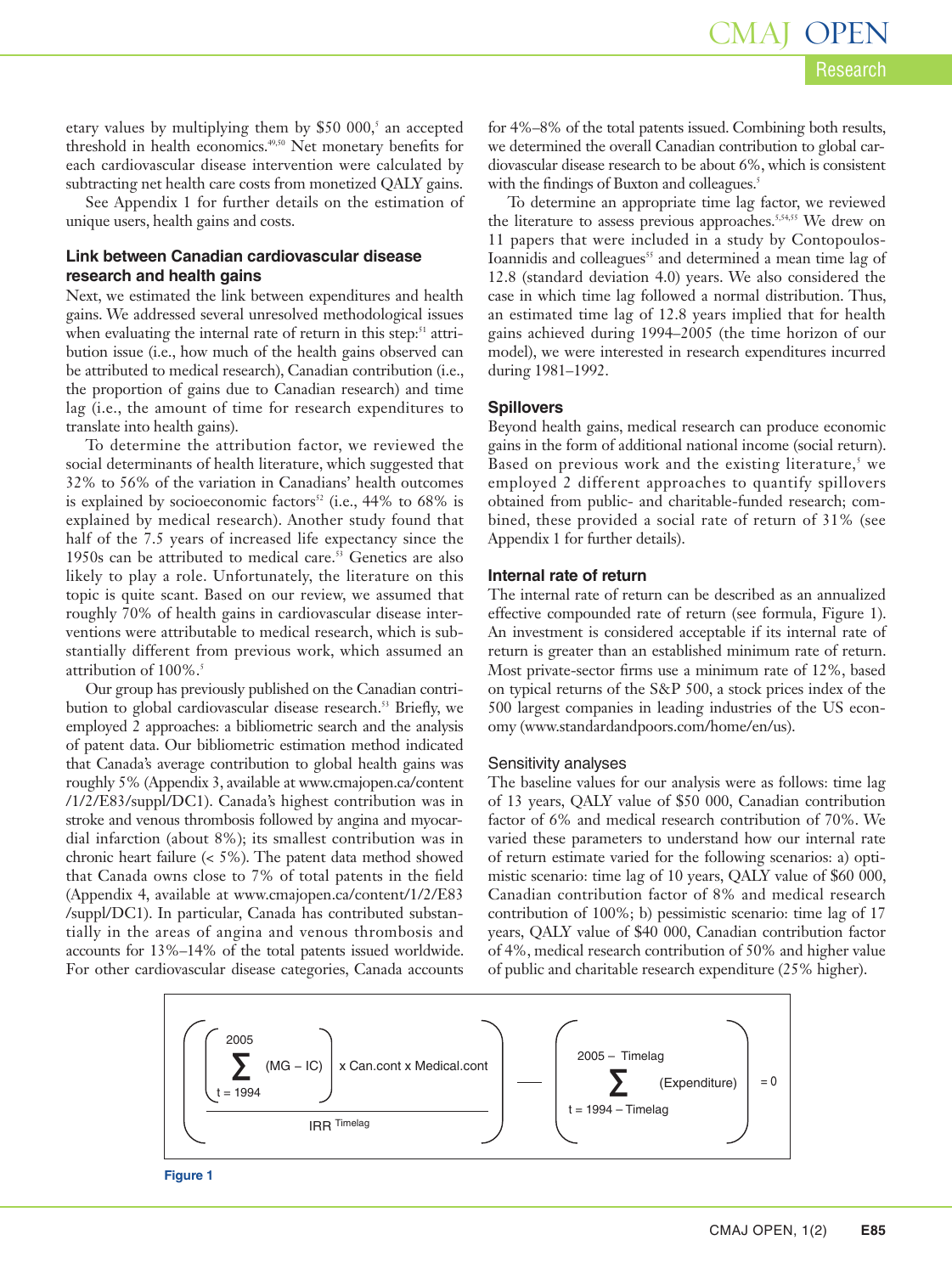## Research

## **Results**

### **Research expenditures on cardiovascular disease**

We found that expenditures by public or charitable organizations were \$12 774 409 in 1975, and rose to \$41 180 364 in 1990 and to \$95 553 388 in 2005. Figure 2 depicts the expenditure trends for our analysis period. Expenditures by public or charitable organizations on cardiovascular disease research from 1981 to 1992 were \$392 million (2005 dollars).

## **Health gains and costs associated with new cardiovascular disease treatments**

Table 114–54,56 summarizes our results. Statins and acetylsalicylic acid (ASA) represented the interventions with the most unique users between 1994 and 2005; heart transplant and primary coronary artery bypass grafting were the cardiovascular disease interventions with the fewest. We found that cardiovascular treatments were responsible for 2.2 million QALY gains, where the largest were associated with not starting smoking and hypertension treatment, and the lowest were for spironolactone and warfarin therapy. The monetary value of all QALY gains was \$110 688.8 million. For all categories and treatments, we obtained total costs of \$19 969.6 million. Lifetime net costs (costs of treatment – costs averted by treatment) per user ranged from 0 (ASA) to \$68 287 (heart transplant). In total, we obtained a net monetary benefit of treatment of \$90 719.2 million. Angiotensin-converting enzyme inhibitors and ASA to treat chronic angina and coronary heart disease yielded the highest net health benefits. The most expensive items (heart transplant and coronary artery bypass grafting) were among the interventions with the smallest net health gains. Angioplasty was the only intervention with a negative net health gain.

### **Internal rate of return**

Our aggregated results can be found in Table 2. <sup>5</sup> Our baseline scenario yielded an internal rate of return of 20.6% (for both point- and distribution-based estimates of time lag), without spillover effects. This value increased to 35.1% and decreased to 10.3% under our optimistic and pessimistic scenarios, respectively. When we accounted for spillovers, our social rate of return was 51.6%.

## **Interpretation**

We found an internal rate of return of 20.6% for investment in cardiovascular disease research by the public and charitable sectors. Thus, for every \$1 spent on cardiovascular disease research by public or charitable sources, Canadians receive an income stream of about \$0.21 per year in perpetuity. Considering a minimum acceptable rate of return of 12%, this investment is quite attractive.

Our internal rate of return estimate suggests that Canada receives a greater return for its investment than the United Kingdom (Table 2). <sup>5</sup> This is mainly due to differences in data sources, Canada's relatively low research expenditures and some underlying assumptions of our analysis. Alternatively, it may indicate that Canadians are disproportionately benefiting from research conducted abroad.

Our work represents several contributions to the field. We provide a comprehensive time series of public and charitable expenditures on cardiovascular disease research. We also provide



**Figure 2:** Public and charitable expenditures on cardiovascular research and development in Canada, 1975–2005. Data source: Medical Research Council of Canada reference lists and annual reports of public and charitable organizations; base year, 2005. Note: We estimated the value of expenditures in 2005 Canadian dollars using Statistics Canada's Consumer Price Index.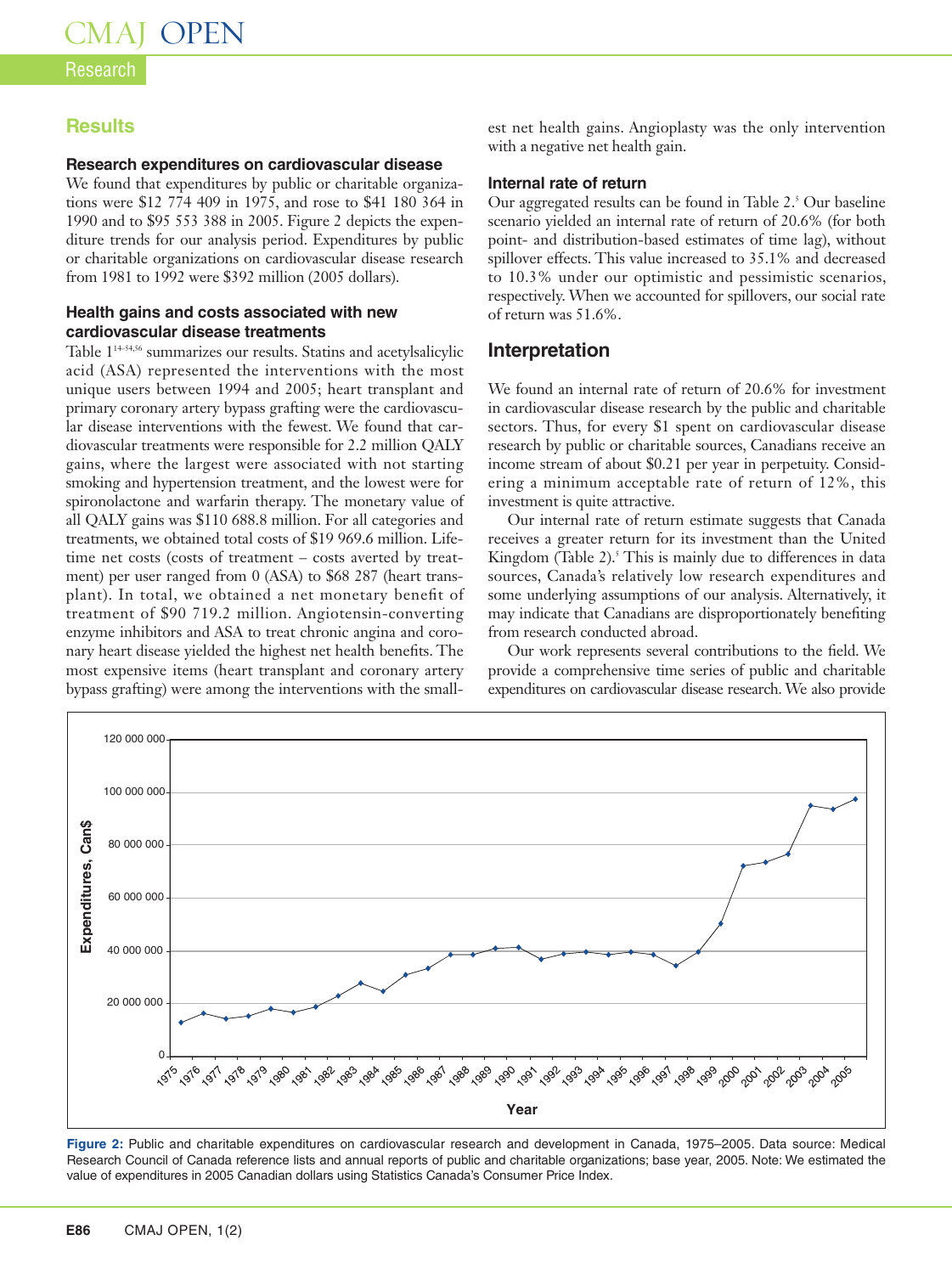## Research CMAJ OPEN

٦

| Table 1 (part 1 of 2): Summary of new users, lifetime health gains (QALYs) and lifetime incremental costs by intervention (1994-2005)*14-55 |                                 |                     |                           |                                    |                        |                                |                            |  |  |
|---------------------------------------------------------------------------------------------------------------------------------------------|---------------------------------|---------------------|---------------------------|------------------------------------|------------------------|--------------------------------|----------------------------|--|--|
|                                                                                                                                             | Total new<br>user,<br>thousands | QALY gains          |                           |                                    | Incremental costs      |                                | Net monetary               |  |  |
| Patient group,<br>intervention                                                                                                              |                                 | Unit QALY<br>gained | Total QALYs,<br>thousands | Total monetized,<br>Can\$ millions | Per new user,<br>Can\$ | Total costs,<br>Can\$ millions | benefit, Can\$<br>millions |  |  |
| AMI                                                                                                                                         | 511.3                           |                     | 147.3                     | 7 3 6 5.9                          | 53 677.2               | 3850.4                         | 3515.5                     |  |  |
| Fibrinolysis                                                                                                                                | 251.44                          | 0.275               | 69.15                     | 3457.3                             | 11 784.0               | 2963.0                         | 494.3                      |  |  |
| ASA                                                                                                                                         | 46.47                           | 0.213               | 9.90                      | 494.9                              | 0.0033                 | 0.000152                       | 494.9                      |  |  |
| β-blocker                                                                                                                                   | 41.78                           | 0.106               | 4.43                      | 221.4                              | 615.8                  | 25.7                           | 195.7                      |  |  |
| <b>ACE</b> inhibitor<br>and ARB                                                                                                             | 29.26                           | 0.740               | 21.65                     | 1 0 8 2.7                          | 7704.0                 | 225.4                          | 857.2                      |  |  |
| Clopidogrel                                                                                                                                 | 69.00                           | 0.077               | 5.33                      | 266.7                              | 999.3                  | 68.9                           | 197.7                      |  |  |
| <b>Primary PCI</b>                                                                                                                          | 20.15                           | 0.418               | 8.43                      | 421.4                              | 1.8                    | 0.037035                       | 421.3                      |  |  |
| <b>Primary CABG</b>                                                                                                                         | 0.32                            | 0.350               | 0.11                      | 5.5                                | 11 684.5               | 3.7                            | 1.8                        |  |  |
| <b>Statin</b>                                                                                                                               | 32.06                           | 0.350               | 11.22                     | 561.0                              | 15 991.2               | 512.6                          | 48.4                       |  |  |
| Community<br><b>CPR</b>                                                                                                                     | 9.72                            | 0.417               | 4.05                      | 202.6                              | 2448.3                 | 23.8                           | 178.8                      |  |  |
| <b>Hospital CPR</b>                                                                                                                         | 11.10                           | 1.176               | 13.05                     | 652.5                              | 2 4 4 8 . 3            | 27.2                           | 625.3                      |  |  |
| <b>ACS</b>                                                                                                                                  | 260.9                           |                     | 78.9                      | 3946.8                             | 62 069.7               | 1 400.4                        | 2 5 4 6.4                  |  |  |
| ASA and<br>heparin                                                                                                                          | 35.65                           | 0.213               | 7.59                      | 379.7                              | 0.0033                 | 0.000117                       | 379.7                      |  |  |
| ASA alone                                                                                                                                   | 4.25                            | 0.213               | 0.90                      | 45.2                               | 0.0033                 | 0.000014                       | 45.2                       |  |  |
| Glycoprotein<br>Ilb/Ila                                                                                                                     | 19.34                           | 0.099               | 1.91                      | 95.7                               | 1 2 3 5 . 9            | 23.9                           | 71.8                       |  |  |
| <b>ACE</b> inhibitor<br>and ARB                                                                                                             | 21.82                           | 0.740               | 16.15                     | 807.4                              | 7704.0                 | 168.1                          | 639.3                      |  |  |
| β-blocker                                                                                                                                   | 38.63                           | 0.106               | 4.09                      | 204.7                              | 615.8                  | 23.8                           | 180.9                      |  |  |
| Clopidogrel                                                                                                                                 | 67.01                           | 0.078               | 5.21                      | 260.4                              | 999.3                  | 67.0                           | 193.5                      |  |  |
| <b>CABG</b> surgery                                                                                                                         | 20.18                           | 1.100               | 22.20                     | 1 1 1 0 . 0                        | 35 521.6               | 716.9                          | 393.1                      |  |  |
| PCI                                                                                                                                         | 28.93                           | 0.418               | 12.10                     | 605.2                              | 1.8                    | 0.1                            | 605.1                      |  |  |
| Statin                                                                                                                                      | 25.06                           | 0.350               | 8.77                      | 438.5                              | 15 991.2               | 400.7                          | 37.8                       |  |  |
| <b>Secondary</b><br>prevention<br>after AMI                                                                                                 | 322.9                           |                     | 61.2                      | 3 062.4                            | 10 698.3               | 637.5                          | 2 4 2 4 . 9                |  |  |
| <b>ASA</b>                                                                                                                                  | 81.25                           | 0.213               | 17.31                     | 865.3                              | 0.0033                 | 0.00027                        | 865.3                      |  |  |
| <b>B-blocker</b>                                                                                                                            | 85.77                           | 0.142               | 12.18                     | 609.0                              | 842.7                  | 72.3                           | 536.7                      |  |  |
| ACE inhibitor                                                                                                                               | 55.87                           | 0.180               | 10.06                     | 502.8                              | 2 706.8                | 151.2                          | 351.6                      |  |  |
| Statin                                                                                                                                      | 61.33                           | 0.350               | 21.47                     | 1 0 7 3 . 3                        | 6581.9                 | 403.7                          | 669.6                      |  |  |
| Warfarin                                                                                                                                    | 21.95                           | 0.004               | 0.09                      | 4.4                                | 147.3                  | 3.2                            | 1.2                        |  |  |
| Rehabilitation                                                                                                                              | 16.75                           | 0.009               | 0.15                      | $7.5$                              | 419.6                  | $7.0$                          | 0.5                        |  |  |
| <b>Chronic</b><br>angina and<br><b>CHD</b>                                                                                                  | 1 491.5                         |                     | 555.5                     | 27 774.6                           | 39 020.4               | 9 0 66.0                       | 18 708.5                   |  |  |
| ASA in<br>community                                                                                                                         | 580.33                          | 0.213               | 123.61                    | 6 180.6                            | 0.0033                 | 0.001900                       | 6 180.6                    |  |  |
| Statins in<br>community                                                                                                                     | 483.34                          | 0.314               | 151.77                    | 7588.4                             | 6 581.9                | 3 181.3                        | 4 4 0 7.1                  |  |  |
| <b>ACE</b> inhibitor                                                                                                                        | 331.51                          | 0.770               | 255.26                    | 12 763.0                           | 15 087.0               | 5 001.4                        | 7761.6                     |  |  |
| CABG surgery                                                                                                                                | 56.10                           | 0.400               | 22.44                     | 1 1 2 2.0                          | 11 684.5               | 655.5                          | 466.5                      |  |  |
| Angioplasty                                                                                                                                 | 40.20                           | 0.060               | 2.41                      | 120.6                              | 5 667.1                | 227.8                          | $-107.2$                   |  |  |
|                                                                                                                                             |                                 |                     |                           |                                    |                        |                                | Continued                  |  |  |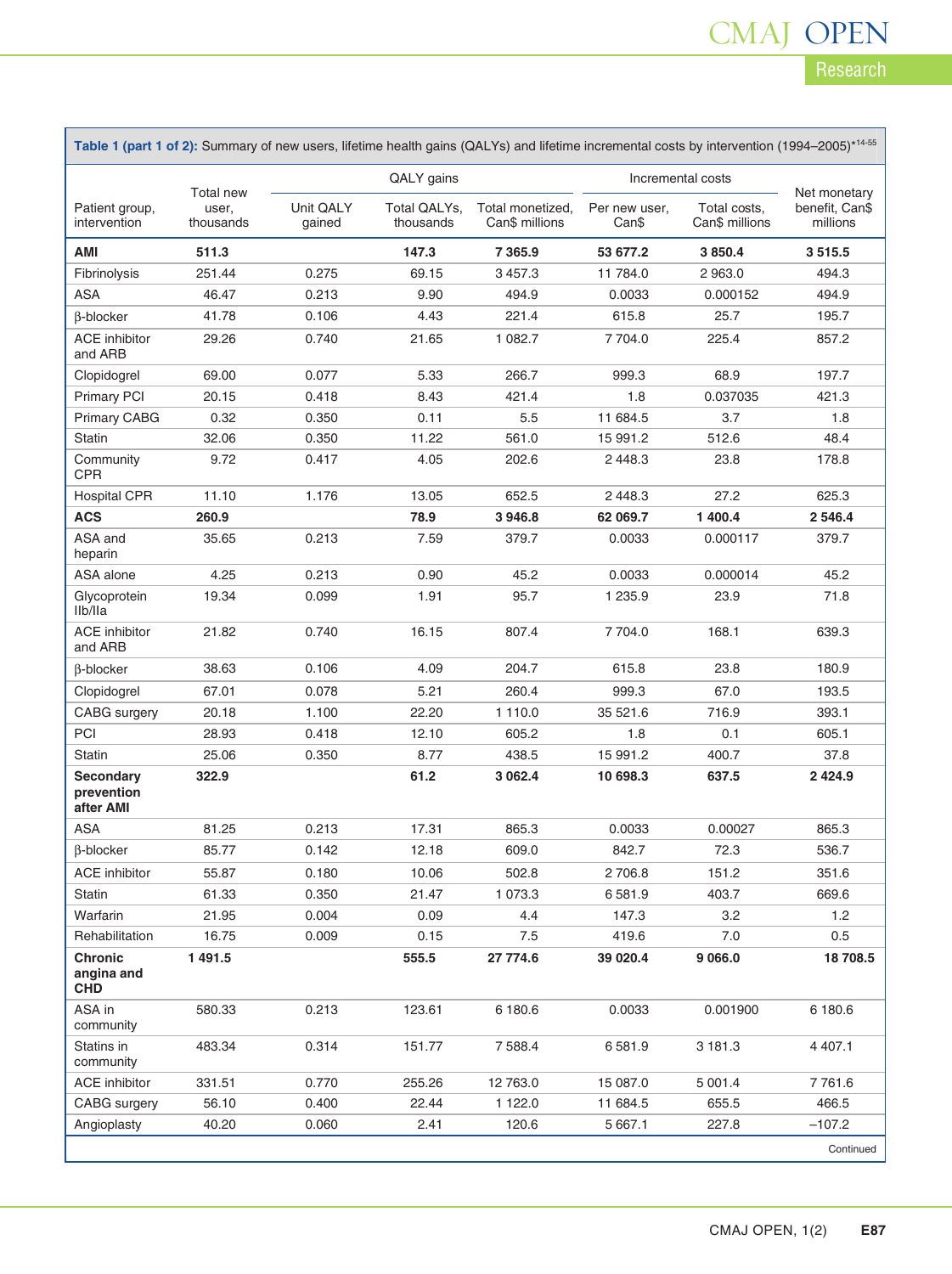## CMAJ OPEN

Research

| Table 1 (part 2 of 2): Summary of new users, lifetime health gains (QALYs) and lifetime incremental costs by intervention (1994-2005)*14-55 |                                        |                     |                           |                                    |                        |                                |                                            |  |  |
|---------------------------------------------------------------------------------------------------------------------------------------------|----------------------------------------|---------------------|---------------------------|------------------------------------|------------------------|--------------------------------|--------------------------------------------|--|--|
|                                                                                                                                             |                                        | QALY gains          |                           |                                    | Incremental costs      |                                |                                            |  |  |
| Patient group,<br>intervention                                                                                                              | <b>Total new</b><br>user,<br>thousands | Unit QALY<br>gained | Total QALYs,<br>thousands | Total monetized,<br>Can\$ millions | Per new user,<br>Can\$ | Total costs,<br>Can\$ millions | Net monetary<br>benefit, Can\$<br>millions |  |  |
| <b>Hospital</b><br>heart failure                                                                                                            | 46.0                                   |                     | 8.5                       | 426.1                              | 6857.9                 | 42.3                           | 383.9                                      |  |  |
| <b>ACE</b> inhibitor                                                                                                                        | 21.29                                  | 0.210               | 4.47                      | 223.6                              | 37.7                   | 0.8                            | 222.8                                      |  |  |
| <b>B-blocker</b>                                                                                                                            | 8.51                                   | 0.137               | 1.17                      | 58.3                               | 1 3 68.4               | 11.6                           | 46.6                                       |  |  |
| Spironolactone                                                                                                                              | 2.38                                   | 0.022               | 0.05                      | 2.6                                | 570.0                  | 1.4                            | 1.2                                        |  |  |
| <b>ASA</b>                                                                                                                                  | 8.03                                   | 0.213               | 1.71                      | 85.5                               | 0.0033                 | 0.000026                       | 85.5                                       |  |  |
| <b>Statin</b>                                                                                                                               | 5.83                                   | 0.193               | 1.12                      | 56.2                               | 4881.7                 | 28.5                           | 27.8                                       |  |  |
| Community<br>heart failure                                                                                                                  | 410.4                                  |                     | 77.4                      | 3871.5                             | 6857.9                 | 527.4                          | 3 3 4 4.1                                  |  |  |
| <b>ACE</b> inhibitor<br>and ARB                                                                                                             | 175.08                                 | 0.210               | 36.77                     | 1838.3                             | 37.7                   | 6.6                            | 1831.7                                     |  |  |
| $\beta$ -blocker                                                                                                                            | 76.30                                  | 0.137               | 10.45                     | 522.6                              | 1 368.4                | 104.4                          | 418.2                                      |  |  |
| Spironolactone                                                                                                                              | 10.38                                  | 0.022               | 0.22                      | 11.2                               | 570.0                  | 5.9                            | 5.2                                        |  |  |
| <b>ASA</b>                                                                                                                                  | 64.60                                  | 0.213               | 13.76                     | 687.9                              | 0.0033                 | 0.000211                       | 687.9                                      |  |  |
| <b>Statin</b>                                                                                                                               | 84.09                                  | 0.193               | 16.23                     | 811.5                              | 4881.7                 | 410.5                          | 401.0                                      |  |  |
| <b>Hypertension</b>                                                                                                                         | 568.7                                  |                     | 398.1                     | 19 903.1                           | 1 373.6                | 781.1                          | 19 122.0                                   |  |  |
| All<br>hypertension<br>treatment                                                                                                            | 568.66                                 | 0.700               | 398.06                    | 19 903.1                           | 1 373.6                | 781.1                          | 19 122.0                                   |  |  |
| Hyperlipidemia<br>treatment                                                                                                                 | 872.4                                  |                     | 116.9                     | 5 845.4                            | 10 690.6               | 3 109.0                        | 2 7 3 6.4                                  |  |  |
| Statins for<br>primary<br>prevention                                                                                                        | 761.19                                 | 0.134               | 102.00                    | 5 0 9 9.9                          | 3 5 6 3.5              | 2712.5                         | 2 3 8 7 . 4                                |  |  |
| Gemfibrozil                                                                                                                                 | 83.45                                  | 0.134               | 11.18                     | 559.1                              | 3563.5                 | 297.4                          | 261.7                                      |  |  |
| Niacin                                                                                                                                      | 27.82                                  | 0.134               | 3.73                      | 186.4                              | 3563.5                 | 99.1                           | 87.2                                       |  |  |
| <b>Heart</b><br>transplant                                                                                                                  | 2.0                                    |                     | 2.9                       | 145.5                              | 68 287.4               | 134.7                          | 10.8                                       |  |  |
| Heart<br>transplant                                                                                                                         | 1.97                                   | 1.475               | 2.91                      | 145.5                              | 68 287.4               | 134.7                          | 10.8                                       |  |  |
| <b>Smoking</b>                                                                                                                              | 467.5                                  |                     | 767.0                     | 38 347.5                           | 111.9                  | 420.8                          | 37 926.7                                   |  |  |
| Smoking<br>cessation                                                                                                                        | 220.28                                 | 0.990               | 218.08                    | 10 903.9                           | 111.9                  | 420.8                          | 10 483.1                                   |  |  |
| Smoking<br>nonstarting                                                                                                                      | 247.24                                 | 2.220               | 548.87                    | 27 443.6                           | $\mathbf 0$            | $\mathsf 0$                    | 27 443.6                                   |  |  |
| <b>Total</b>                                                                                                                                | 4 953.6                                |                     | 2 2 1 3 . 8               | 110 688.8                          |                        | 19 969.6                       | 90 719.2                                   |  |  |

Note: ACE = angiotensin-converting enzyme inhibitor, ACS = acute coronary syndrome, AMI = acute myocardial infarction, ARB = angiotensin receptor blocker, ASA = acetylsalicylic acid, CABG = coronary artery bypass grafting, CHD = coronary heart disease, CPR = cardiopulmonary resuscitation, Gp IIB/IIA – glycoprotein IIb/IIIa, PCI = percutaneous coronary intervention, QALY = quality-adjusted life-year.

\*Studies used to generate QALYs and costs are included in the cited references.

estimates of an attribution factor based on the social determinants of health literature, of Canada's contribution to global medical research and of Canada's social rate of return on medical research funded by the public and charitable sectors. Methodologically, we propose improved methods to estimate the number of users in each patient group and intervention, and the differential treatment of health gains for smoking quitters and nonstarters. In addition, we offer a novel approach to estimate the attribution factor by modelling time lag as a distribution.

### **Limitations**

Our analysis involved making some assumptions; accordingly, there were many areas of uncertainty. We were able to calculate research expenditures and health gains, yet the link between the two was unclear. Although our QALY gains were obtained from peer-reviewed studies, they are hypothetical and unlikely to be so large in practice. Furthermore, the literature on attribution is quite scant, which made it difficult to determine an appropriate attribution factor. More theoretical and empirical work is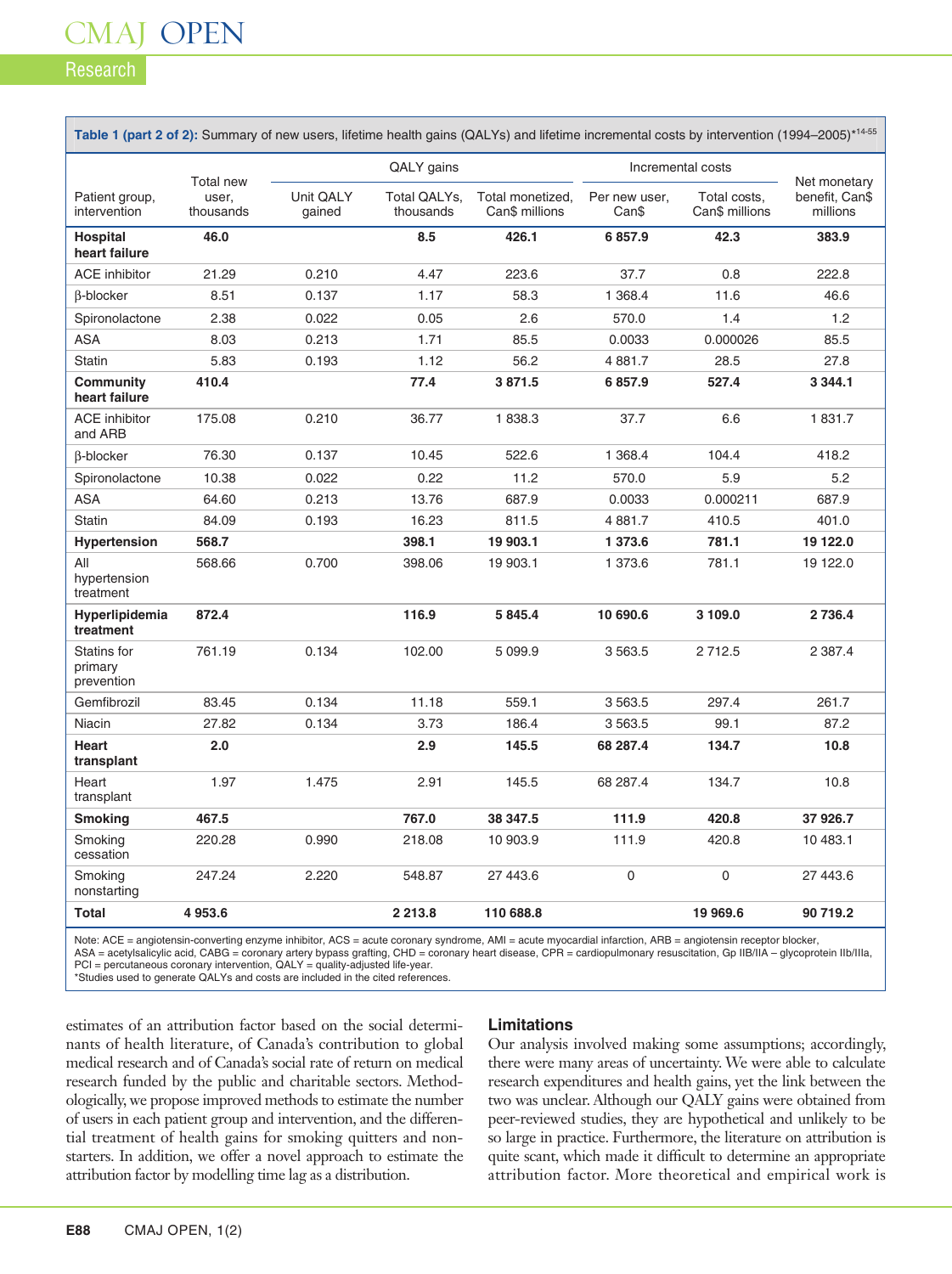## Research CMAJ OPEN

**Table 2:** Estimates of the input parameters and the internal rate of return for Canada and the United Kingdom

|                                                                     | Canada          |            |             | United Kingdom <sup>5</sup> |            |             |
|---------------------------------------------------------------------|-----------------|------------|-------------|-----------------------------|------------|-------------|
| Variable                                                            | <b>Baseline</b> | Optimistic | Pessimistic | <b>Baseline</b>             | Optimistic | Pessimistic |
| Input parameter estimates                                           |                 |            |             |                             |            |             |
| Time lag, yr                                                        | 13              | 10         | 17          | 17                          | 10         | 25          |
| <b>QALY</b> value                                                   | \$50 000        | \$60 000   | \$40 000    | £25 000                     | £30 000    | £20 000     |
| National contribution, %                                            | 6               | 8          | 4           | 17                          | 25         | 10          |
| Medical research contribution, %                                    | 70              | 100        | 50          | 100                         | 100        | 100         |
| Estimated research expenditure, %                                   | 100             | 100        | 125         | Central                     | Low        | High        |
| Internal rate of return estimates, %                                |                 |            |             |                             |            |             |
| Point time lag case                                                 | 20.6            | 35.1       | 10.3        | 9.2                         | 22.5       | Negative    |
| Distribution time lag case                                          | 20.6            | 35.0       | 10.0        | <b>NA</b>                   | <b>NA</b>  | <b>NA</b>   |
| Note: $NA = not available$ , $QALY = quality-adjusted life-years$ . |                 |            |             |                             |            |             |

required to better understand this relation and to determine the proportion of health gains that can legitimately be assigned to research. In addition, we assumed an overall contribution value of cardiovascular disease research of 6%; our results may have differed had we used intervention- or treatment-specific rates.

We did not examine cardiovascular disease risk factors other than smoking, such as obesity and exercise. Our modified IMPACT model showed that about half of the reduction in cardiac mortality witnessed during recent years was attributable to changes in multiple risk factors; smoking accounted for only 8.8% of this total. Much cardiovascular research has been devoted to evaluation of the impact and modification of other risk factors as well as prevention and behavioural change. We included the cost of this type of research but not the benefits (apart from smoking); thus, our estimate of internal rate of return is likely an underestimate. If we assume decreasing returns to scale in cardiovascular disease treatments, then investing in initiatives that reduce the impact of these risk factors may provide opportunities for health gains. Future studies are required to clarify this issue.

Finally, although spillovers have an important role in the dissemination of research findings, they are difficult to measure precisely.

### **Conclusion**

Our main goal was to understand how much "bang" we were getting for our research "buck" and whether investing in cardiovascular disease research is worthwhile from a population health perspective. Our estimates provide evidence that investing in cardiovascular disease research is valuable and that investments in medical research are returned many times over in societal benefits.

Governments and policy-makers must decide how best to allocate scarce resources among competing priorities; as such, choices about how to allocate research funds must be based on effectiveness and budget impact. This work will help guide research organizations and policy-makers in quantifying the economic value of cardiovascular disease research in Canada.

A pertinent question is how Canadian medical research funds should be allocated, in particular regarding cardiovascular disease research. Evidence suggests that the economic impact of cardiovascular disease on the Canadian health care system can be substantial — \$18 billion in direct and indirect costs per year. <sup>57</sup> Thus, the need for continued monitoring of cardiovascular disease investment and treatment outcomes remains. Furthermore, our internal rate of return of 21% is an excellent rate of return. Should we divert research funds from other areas? We are not aware of studies that have estimated the internal rate of return for investing in research for other diseases and thus cannot answer this question. Nonetheless, our analysis suggests that investing in cardiovascular disease research is worthwhile.

### **References**

- 1. Tu JV, Nardi L, Fang J, et al.; Canadian Cardiovascular Outcomes Research Team. National trends in rates of death and hospital admissions related to acute myocardial infarction, heart failure and stroke, 1994-2004. *CMAJ* 2009;180:E118-25.
- 2. *Health care in Canada 2010*. Ottawa (ON): Canadian Institute for Health Information; 2010. Available: https://secure.cihi.ca/free\_products/HCIC\_2010 \_Web\_e.pdf (accessed 2011 May 30).
- 3. *Health research — investing in Canada's future 2004–2005: heart disease.* Ottawa (ON): Canadian Institutes of Health Research; 2007.
- 4. Allen L. The art of evaluating the impact of medical science [editorial]. *Bull World Health Organ* 2010;88:4-5.
- 5. Buxton, M, Hanney, S, Morris, S, et al. *Medical research: What's it worth? Estimating the economic benefits from medical research in the UK*. London (UK): Evaluation Forum; 2008.
- 6. Wijeysundera HC, Machado M, Farahati F, et al. Association of temporal trends in risk factors and treatment uptake with coronary heart disease mortality, 1994–2005. *JAMA* 2010;303:1841-7.
- 7. Shiel, A, Di Ruggiero, E. Assessing the return on Canada's public investment in population and public health research: methods and metrics. In: *Return on investments in health research*. Ottawa (ON): Canadian Academy of Health Sciences; 2009:A42–74.
- 8. de Oliveira C, Nguyen VH, Wijeysundera H, et al. How much are we spending? The estimation of the expenditures on cardiovascular disease research in Canada. *BMC Health Serv Res* 2012;12:281.
- 9. Medical Research Council of Canada. *Reference list of health science research in*
- *Canada*. Ottawa (ON): Répertoire de recherches en santé au Canada; 1975–1999. 10. *Estimates of population, by age group and sex for July 1, Canada, provinces and territories* [Table 051-00011]. Ottawa (ON): Statistics Canada; 2009.
- 11. Annemans L, Lamotte M, Kubin M, et al. Which patients should receive aspirin for primary prevention of cardiovascular disease? An economic evaluation. *Int J Clin Pract* 2006;60:1129-37.
- 12. Ara R, Tumur I, Pandor A, et al. Ezetimibe for the treatment of hypercholesterolaemia: a systematic review and economic evaluation. *Health Technol Assess* 2008;12: iii, xi-xiii, 1-212.